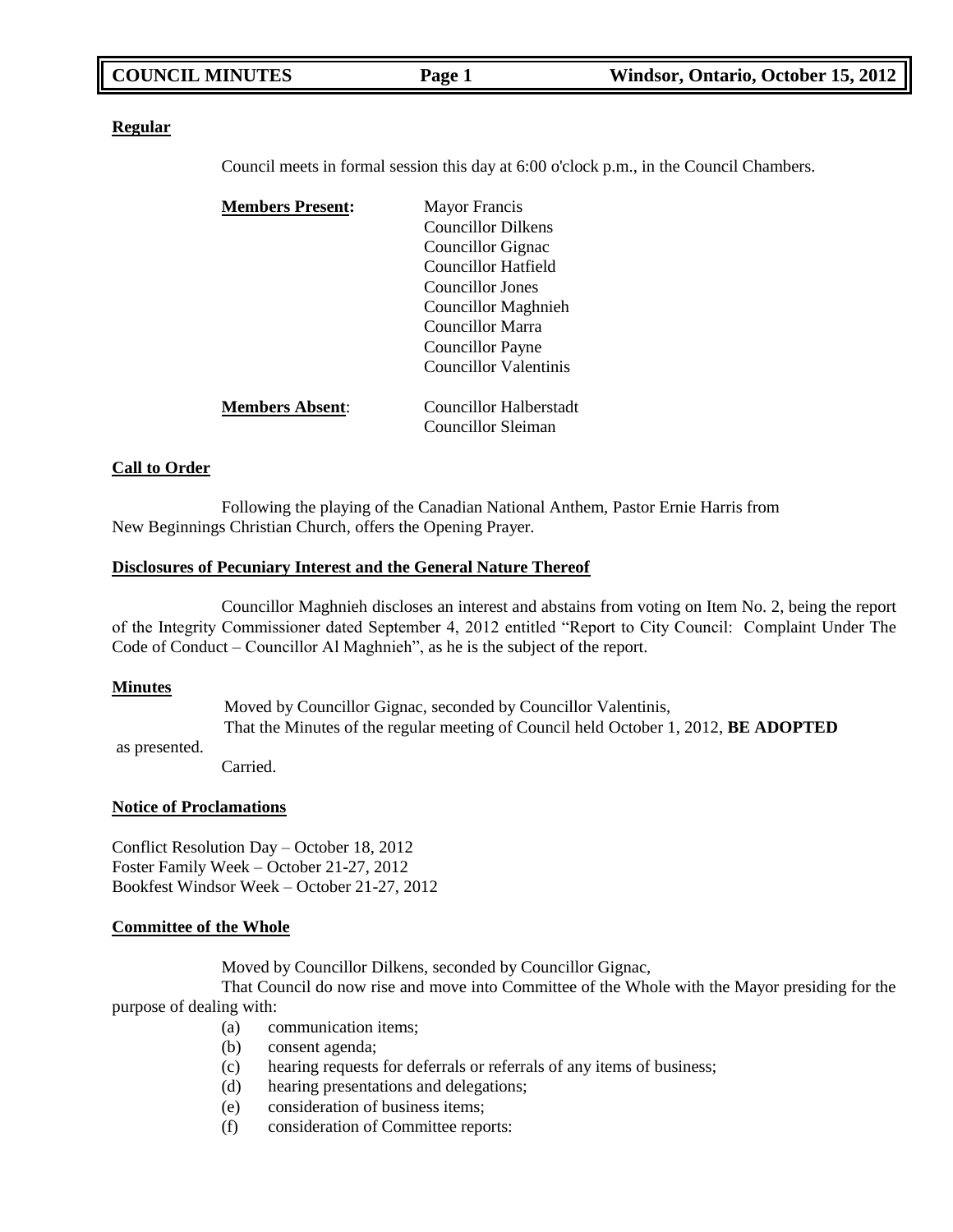(i) **Report of Special In-Camera Meeting or other Committee as may be held prior to Council** (if scheduled); and

(g) consideration of by-laws 145-2012 through 158-2012 (inclusive). Carried.

## **Communications**

Moved by Councillor Hatfield, seconded by Councillor Jones,

**M450–2012** That the following Communication Items 1 to 5, 7, 9 to 12 and 14 to 16 inclusive, as set forth in the Council Agenda **BE REFERRED** as noted except Communication No. 6, 8 and 13 which are dealt with as follows:

## **Communication No. 6:**

Moved by Councillor Hatfield, seconded by Councillor Dilkens,

**M451-2012 WHEREAS**, the City of Windsor is pleased that both the Liberal government and the PC party have kept the issue of interest arbitration reform at the forefront of major policy discussions; and

**WHEREAS**, the City of Windsor **SUPPORTS** the overall intention of interest arbitration reform; and

**WHEREAS**, a preliminary review indicates that there appears to be room for improvement in both pieces of draft legislation before the legislature; and

**WHEREAS**, the City of Windsor trusts that through further consultation these issues can be resolved; and

**WHEREAS**, the City of Windsor is aware that AMO and the Emergency Services Steering Committee are reviewing these issues and look forward to further discussion and input;

**NOW THEREFORE, BE IT RESOLVED** that the City of Windsor requests that the legislature will work collectively in the best interest of Ontario municipalities and Ontario taxpayers on this important issue of interest arbitration reform.

> Carried. Councillor Jones voting nay.

## **MMA2012**

## **Communication No. 8:**

Moved by Councillor Marra, seconded by Councillor Jones,

**M452-2012** That the correspondence from Chris Schnurr, Taxpayers for Accountability in Municipal Affairs **BE CONSIDERED** during the "Request for deferrals, referrals and/or withdrawals" stage of the Council meeting. Carried.

## **Communication No. 13:**

Moved by Councillor Gignac, seconded by Councillor Marra,

**M453-2012** That Windsor, the sole shareholder of WDTC **APPROVE** the attached shareholder's resolutions and authorize the Chief Administrative Officer and City Clerk to execute the said resolution on behalf of Windsor. Carried.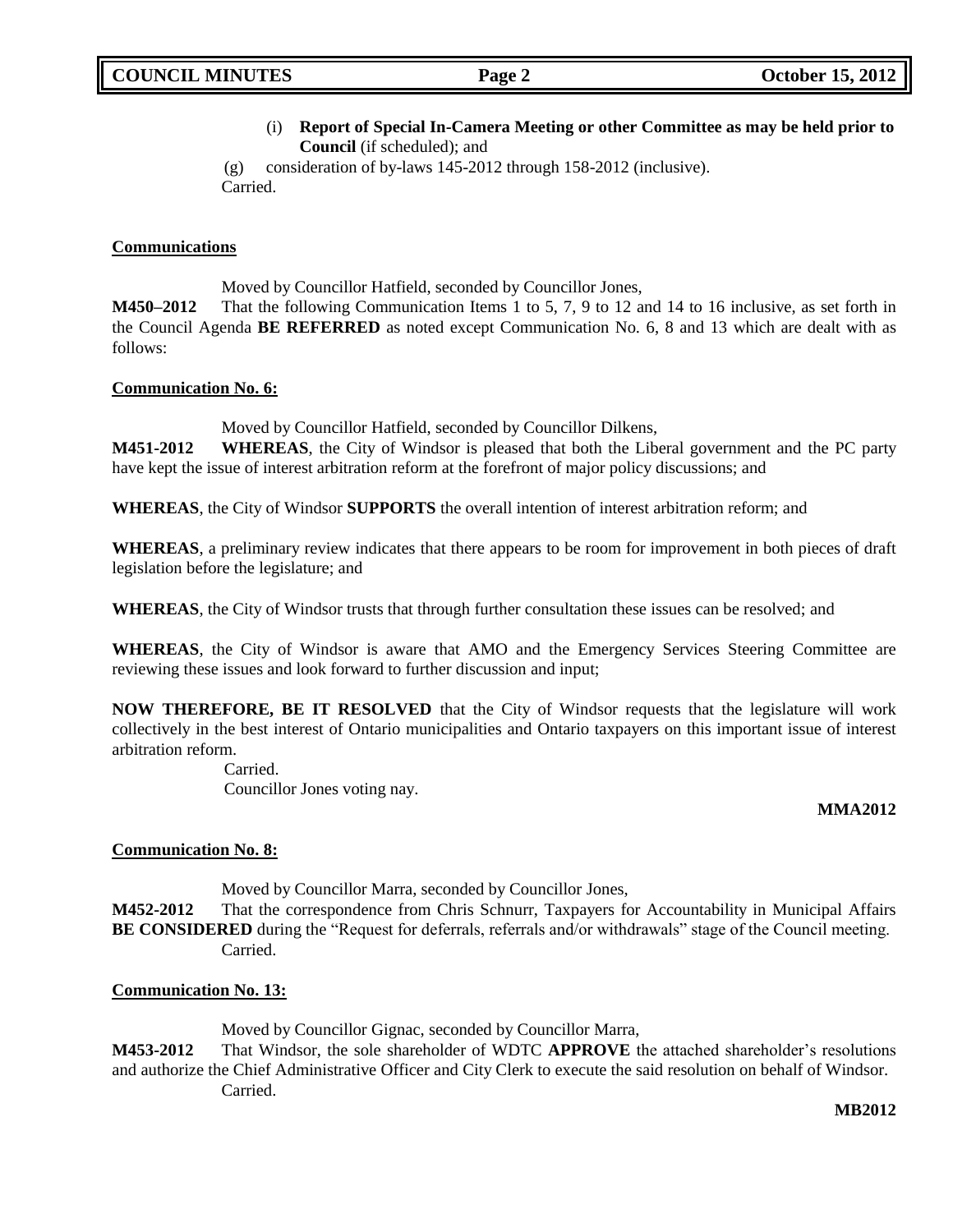| <b>Item</b>    | <b>From</b>                                       | <b>Description</b>                                                                                                                                                   |  |
|----------------|---------------------------------------------------|----------------------------------------------------------------------------------------------------------------------------------------------------------------------|--|
| $\mathbf{1}$   | <b>Great Lakes</b>                                | The Amended Great Lakes Water Quality Agreement Has Been Signed.<br><b>Environmental Coordinator</b><br><b>City Engineer</b>                                         |  |
|                | <b>Environmental Office</b>                       | Note & File<br>EI2012                                                                                                                                                |  |
| $\overline{2}$ | Foreign Affairs and<br><b>International Trade</b> | Harper Government Helps Communities Attract Global Investors, which<br>Creates Good Jobs and Economic Growth.<br><b>Chief Financial Officer &amp; City Treasurer</b> |  |
|                | Canada                                            | <b>Windsor-Essex Economic Development Corporation</b><br>Note & File<br>GF2012                                                                                       |  |
|                |                                                   | Certificate of Approval - Municipal and Private Sewage Works -<br>Construct Storm and Sanitary Sewers on Provincial Road/Cabana Road<br>East.                        |  |
| 3              | Ministry of the                                   | <b>City Engineer</b>                                                                                                                                                 |  |
|                | Environment                                       | <b>Executive Director of Operations</b>                                                                                                                              |  |
|                |                                                   | <b>Manager, Lou Romano</b><br>Note & File                                                                                                                            |  |
|                |                                                   | <b>SW2012</b>                                                                                                                                                        |  |
| 4              | City Engineer<br>Ministry of                      | Lauzon Parkway Improvements Class Environmental Assessment, Notice<br>of Public Information Centre #2.                                                               |  |
|                | Transportation                                    | Note & File<br><b>SW/11028</b>                                                                                                                                       |  |
|                |                                                   | AMO Report to Members - Highlights of the September 2012 Board<br>Meeting.                                                                                           |  |
|                |                                                   | <b>Executive Director of Human Resources</b>                                                                                                                         |  |
|                | Association of                                    | <b>City Engineer</b><br><b>City Solicitor</b>                                                                                                                        |  |
| 5              | Municipalities of Ontario<br>(AMO)                | <b>Community Development &amp; Health Commissioner</b>                                                                                                               |  |
|                |                                                   | Diversity & Accessibility Officer                                                                                                                                    |  |
|                |                                                   | <b>General Manager, Transit Windsor</b><br>Note & File                                                                                                               |  |
|                |                                                   | <b>MMA2012</b>                                                                                                                                                       |  |
|                | Association of                                    | Municipalities are Counting on the Legislature to Get Arbitration Reform<br>Right.                                                                                   |  |
| 6              | Municipalities of Ontario                         | <b>City Solicitor</b>                                                                                                                                                |  |
|                | (AMO)                                             | <b>Executive Director of Human Resources</b><br><b>COUNCIL DIRECTION REQUESTED</b>                                                                                   |  |
|                |                                                   | <b>MMA2012</b>                                                                                                                                                       |  |
|                | Federation of Canadian                            | Nominations for Jubilee Medal Program.                                                                                                                               |  |
| $\tau$         | Municipalities (FCM)                              | Note & File<br><b>MMF2012</b>                                                                                                                                        |  |
|                | Taxpayers for                                     | Request that Council authorize and conduct a value-for-money audit of                                                                                                |  |
| $8\,$          | Accountability in                                 | EnWin Utilities Limited, EnWin Energy Limited and Windsor Canada<br>Utilities Limited.                                                                               |  |
|                | <b>Municipal Affairs</b>                          | <b>COUNCIL DIRECTION REQUESTED</b>                                                                                                                                   |  |
|                | (TAMA)                                            | <b>MU2012</b>                                                                                                                                                        |  |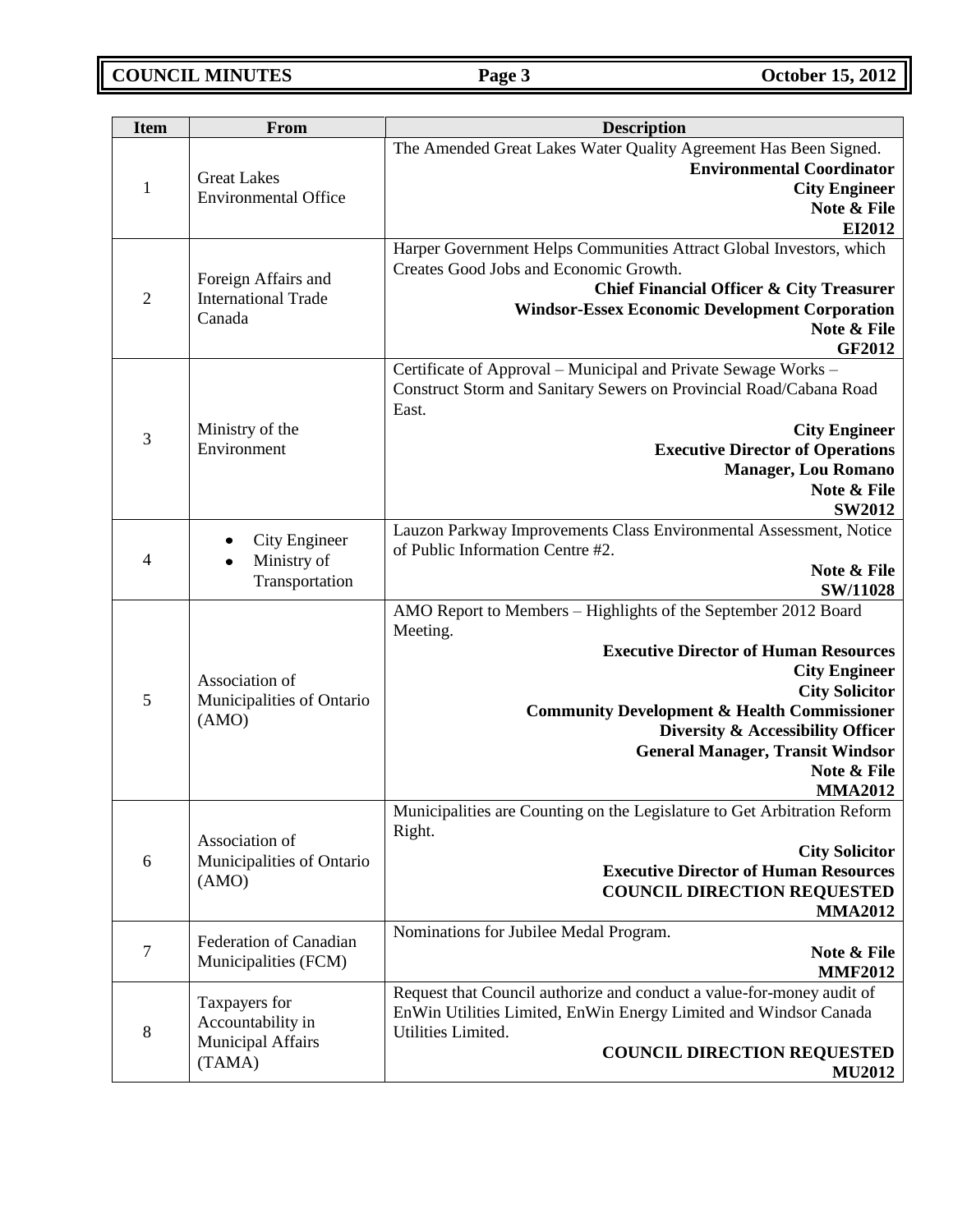**COUNCIL MINUTES Page 4 October 15, 2012**

| 9  | <b>Ontario Municipal Social</b><br><b>Services Association</b><br>(OMSSA) | OMSSA and Local Leadership in a Time of Transformation.<br><b>Community Development &amp; Health Commissioner</b><br><b>Chief Financial Officer &amp; City Treasurer</b><br>Note & File<br><b>GM2012</b> |  |
|----|---------------------------------------------------------------------------|----------------------------------------------------------------------------------------------------------------------------------------------------------------------------------------------------------|--|
| 10 | Manager of Urban Design                                                   | Application of City of Windsor - Parks & Facilities for Site Plan<br>Approval to permit an additional parking lot located at 4270 Alice Road.<br>Note & File<br>ZS/10522                                 |  |
| 11 | Manager of Urban Design                                                   | Application of City of Windsor - Parks & Facilities for Site Plan<br>Approval to permit two parking lots located at 3950 Ducharme Road.<br>Note & File<br>ZS/11583                                       |  |
| 12 | Manager of Urban Design                                                   | Application of City of Windsor - Parks & Facilities for Site Plan<br>Approval to permit a parking lot located at 8575 Little River Road.<br>Note & File<br>ZS/11584                                      |  |
| 13 | <b>Windsor-Detroit Tunnel</b><br>Corporation                              | Windsor-Detroit Tunnel Corporation (WDTC) Annual Meeting of<br>Shareholder.<br><b>General Manager, Windsor-Detroit Tunnel Corporation</b><br><b>COUNCIL DIRECTION REQUESTED</b><br><b>MB2012</b>         |  |
| 14 | <b>Family Aquatic Complex</b><br><b>Steering Committee</b>                | Minutes of the Family Aquatic Complex Steering Committee of its<br>meeting held September 4, 2012.<br>Note & File<br>SR/11026                                                                            |  |
| 15 | Secretary/Treasurer<br>Committee of Adjustment                            | Consent Authority Agenda Record Hearing to be held on Wednesday,<br>October 17, 2012, Room 409, 400 City Hall Square East, Windsor<br>Note & File<br>ZC2012                                              |  |
| 16 | <b>City Planner</b>                                                       | Ontario Power Authority Updates.<br>Note & File<br><b>MU/8327</b>                                                                                                                                        |  |

Carried.

## **Consent Agenda**

Moved by Councillor Maghnieh, seconded by Councillor Marra,

That the following Consent Agenda and the recommendations contained in the administrative reports **BE APPROVED** as amended:

- Item 1 CAO Participation on the United Way Board
- Item 4 Repeal By-Law number 1641 Cleary Committee of Trustees
- Item 5 Lease Agreement between The Corporation of the City of Windsor and Centre for Seniors Windsor for a portion of 8787 McHugh Street (WFCU Centre)
- Item 6 Nursing and Incontinent Supplies for Huron Lodge RFP #45-12
- Item 7 Windsor Public Library ("WPL") Request to Participate in Purchasing Card Programme
- Item 8 Award of RFT 79-12: Exterior Siding at the Capitol Theatre
- Item 9 Integrity Commissioner Contract
- Item 10 Capital Project Variance Report as at June 30, 2012
- Item 11 The Corporation of the City of Windsor 2011 Consolidated Financial Statements
- Item 12 Award of RFT 78-12: Roof Repairs for selected areas at the Capitol Theatre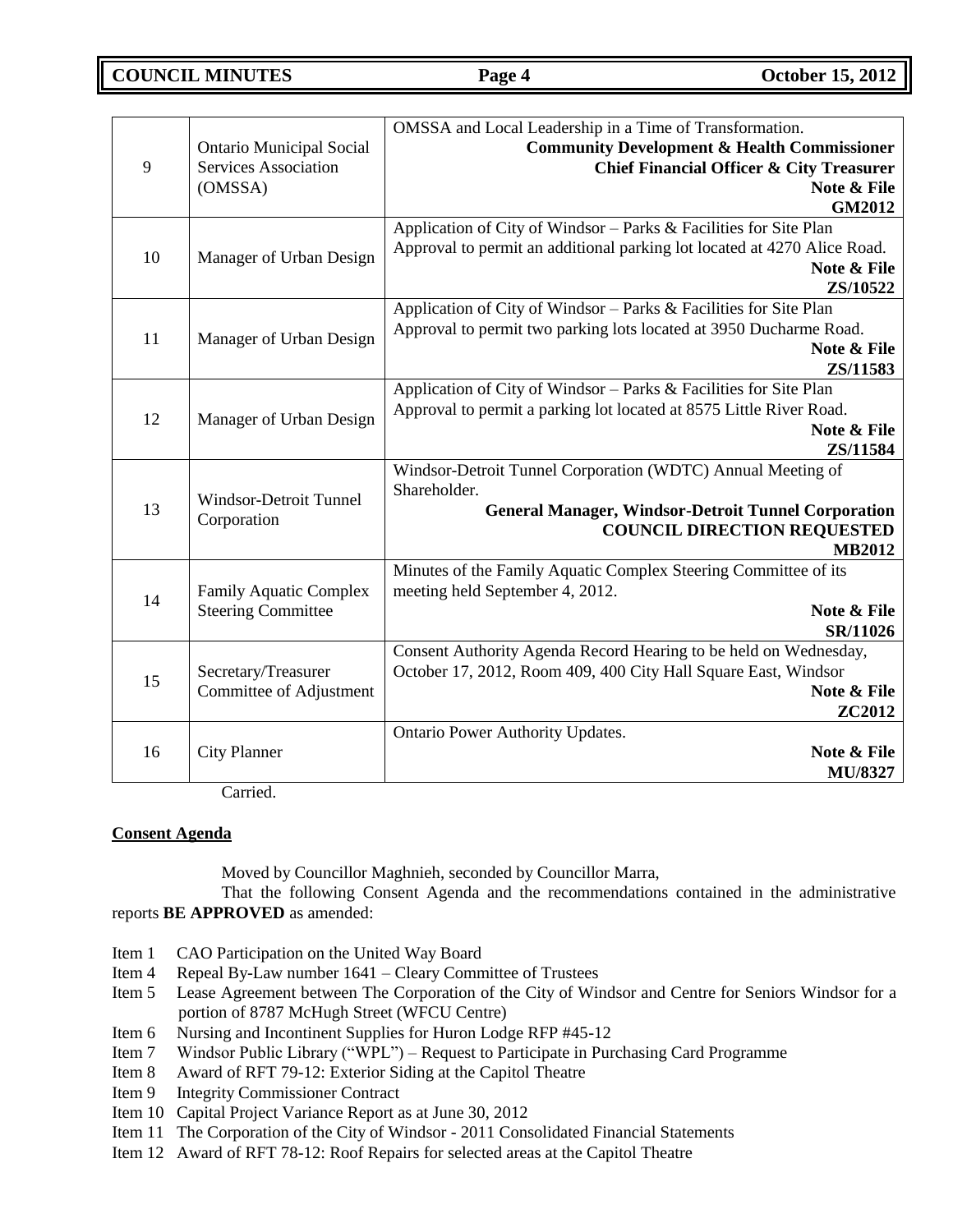## **Consent Committee Reports**

None presented.

Carried.

## **Deferrals and/or Referrals and Withdrawals**

## **Communication No. 8:**

Councillor Marra requests that Communication No. 8, being correspondence from the Taxpayers for Accountability in Municipal Affairs (TAMA) dated September 19, 2012 be deferred to a future meeting of Council as a regular agenda item and to allow for delegations, but the proposed motion did not receive a seconder.

Moved by Councillor Dilkens, seconded by Councillor Gignac, **M454-2012** That the correspondence from Chris Schnurr, Taxpayers for Accountability in Municipal Affairs (TAMA) dated September 19, 2012 **BE RECEIVED** for information.

Carried. Councillor Marra voting nay.

## **Presentations & Delegations:**

## **PRESENTATIONS:**

## **Office of the Integrity Commissioner – Annual Report 2011-12 – Covering the 14 Month Period from 1 August 2011 – 30 September 2012**

## **Bruce P. Elman, Integrity Commissioner**

Bruce P. Elman, Integrity Commissioner, appears before Council to present Mayor Francis and Members of Council with his Annual Report 2011-12, which covers the 14 Month Period from 1 August 2011 – 30 September 2012 and includes an overview of the education function, the advisory function, inquiries and complaints, policy development, and the issue of confidentiality.

Moved by Councillor Marra, seconded by Councillor Dilkens,

**M456-2012** That the report of the Office of the Integrity Commissioner entitled "Annual Report 2011-12 covering the fourteen month period from August 1, 2011 – September 30, 2012" **BE RECEIVED** for information. Carried.

## **DELEGATIONS**

## **Report to City Council: Complaint Under the** *Code of Conduct* **– Councillor Al Maghnieh**

## **Les Chaif, resident of Ward 2**

Les Chaif, resident of Ward 2, appears before Council to express disappointment with the report of the Integrity Commissioner regarding the Complaint Under the Code of Conduct pertaining to Councillor Al Maghnieh, suggesting that the Councillor broke his oath of office as well as the law and should be charged with theft, and concludes by stating that reinstating him completely to Council committees is totally unacceptable, and that he should instead be required to resign.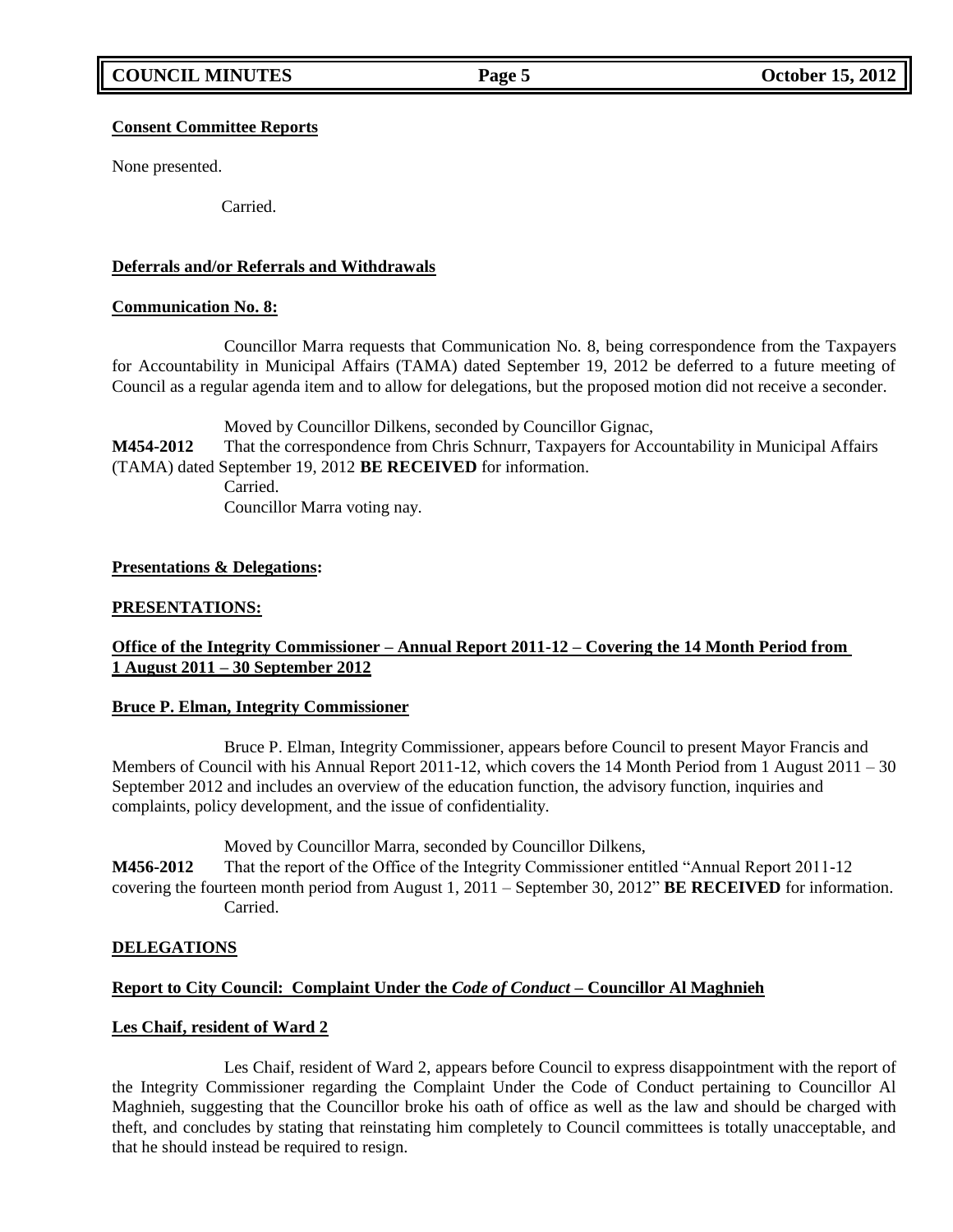#### **Robert Mittag, resident of Ward 3**

Robert Mittag, resident of Ward 3, appears before Council as a participant of the "Occupy Windsor" movement, and states that he has circulated a petition of Ward 10 residents in which 80% ask for Councillor Maghnieh to resign as a result of the Complaint Under the Code of Conduct, as he has violated the virtue of the office.

#### **Alex Foley, resident of Ward 10**

Mayor Francis leaves the meeting at 6:32 o'clock p.m. and Councillor Dilkens assume the Chair.

Alex Foley, resident of Ward 10, appears before Council to express fear that the Complaint Under the Code of Conduct pertaining to Councillor Al Maghnieh has been dealt with and decided upon outside the walls of Council Chambers, and states the importance of adhering to the Code of Conduct as an elected official and concludes by stating that the recommendations of the Integrity Commissioner do not go far enough.

Mayor Francis returns to the meeting at 6:34 o'clock p.m. and Councillor Dilkens returns to his seat at the Council table.

#### **Merv dePendleton, resident of Ward 6**

Merv dePendleton, resident of Ward 6, appears before Council to provide comments regarding the Complaint Under the Code of Conduct pertaining to Councillor Al Maghnieh, stating that the recommendations of the Integrity Commissioner do not go far enough, and that forgiving and forgetting without any decisive action only makes all the future misfires more probable and sets a standard of accepting failure, and concludes by reading a letter to Council from Mr. Al Nelman, resident of Ward 8 who feels that the diversion of public funds by Councillor Maghnieh for his personal use is a complete abdication of his responsibilities as an elected representative and that the recommended punishment is preposterous and should be referred to a public prosecutor.

### **David Hanna, resident of Ward 1**

David Hanna, resident of Ward 1, appears before Council to provide his insights regarding the report of the Integrity Commissioner which deals with the Complaint Under the Code of Conduct pertaining to Councillor Al Maghnieh, suggesting it is a good report that outlines various cover-ups, lies, complicity, nonconfidence and avoidance.

#### **Nick Thomas, KPMG**

Nick Thomas, KPMG, appears before Council and is available for questions regarding the report of the Integrity Commissioner which deals with the Complaint Under the Code of Conduct pertaining to Councillor Al Maghnieh.

#### **Bruce Elman, Integrity Commissioner**

Bruce Elman, Integrity Commissioner, appears before Council and is available for questions with regards to his report which deals with the Complaint Under the Code of Conduct pertaining to Councillor Al Maghnieh.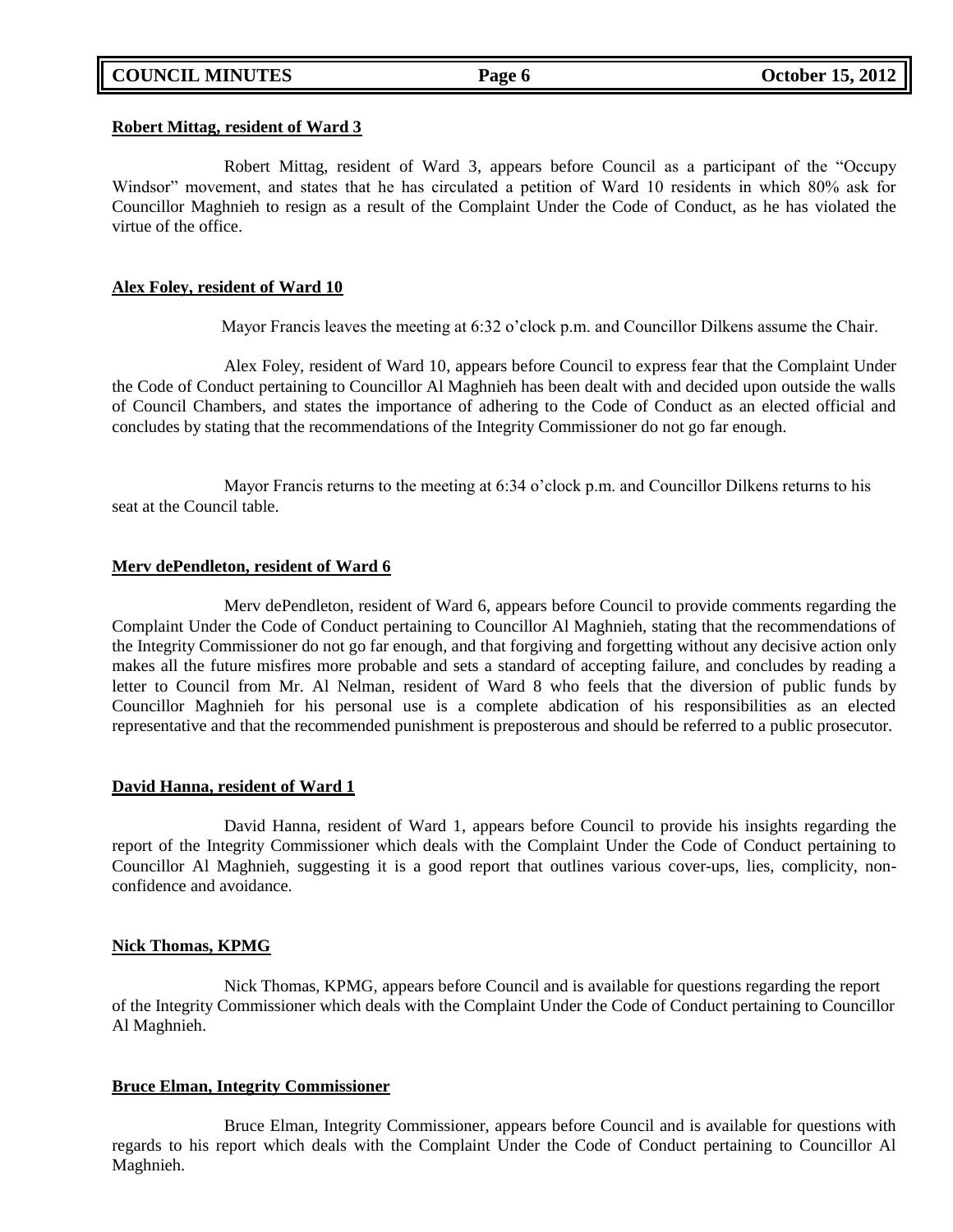| October 15, 2012 $\parallel$<br><b>COUNCIL MINUTES</b><br>Page |  |
|----------------------------------------------------------------|--|
|----------------------------------------------------------------|--|

Mayor Francis leaves the meeting at 7:05 o'clock p.m. and Councillor Dilkens assume the Chair.

Mayor Francis returns to the meeting at 7:10 o'clock p.m. and Councillor Dilkens returns to his seat at the Council table.

#### **Chris Woodrow, Acting CEO, Windsor Public Library**

Chris Woodrow, Acting CEO, Windsor Public Library, appears before Council and is available for questions regarding the report of the Integrity Commissioner which deals with the Complaint Under the Code of Conduct pertaining to Councillor Al Maghnieh.

### **Al Maghnieh, Councillor – Ward 10**

Al Maghnieh, Councillor – Ward 10, appears before Council as requested by some members of Council, to answer questions regarding the report of the Integrity Commissioner in which he is the subject of a Complaint Under the Code of Conduct.

AS2012 2

(For final disposition of this matter, see Clause **CR235/2012** in Schedule "A" attached hereto.)

### **Regular Business Items (for final disposition of these matters see Schedule "A" attached)**

Item 3 KPMG Audit – The Corporation of the City of Windsor Public Library Board –Audit Findings Report for the year ending December 31, 2011.

#### **Consideration of Committee Reports**

Moved by Councillor Marra, seconded by Councillor Gignac, **M457-2012** That the **Report of the special In-camera** meeting held October 15, 2012, **BE ADOPTED** as presented. Carried.

ACO2012

## **By-laws**

Moved by Councillor Gignac, seconded by Councillor Hatfield,

That the following By-laws No. 145-2012 through 158-2012 (inclusive), be introduced and read a first and second time:

- 145-2012 "A BY-LAW TO AUTHORIZE THE CORPORATION OF THE CITY OF WINDSOR TO ENTER INTO EXTENSION AGREEMENTS AND FOR THE CHIEF ADMINISTRATIVE OFFICER AND CLERK TO EXECUTE SUCH AGREEMENTS", authorized by M41-2012, adopted January 23, 2012.
- 146-2012 "A BY-LAW TO AMEND BY-LAW 173-2007, A BY-LAW TO DESIGNATE THE LANDS AND PREMISES SITUATED WITHIN THE CITY OF WINDSOR, MUNICIPALLY KNOWN AS *712 DEVONSHIRE ROAD*, TO BE OF CULTURAL HERITAGE VALUE OR INTEREST UNDER THE PROVISIONS OF THE ONTARIO HERITAGE ACT, R.S.O. 1990, CHAPTER O.18, AS AMENDED", authorized by M338-2012, adopted on July 23, 2012.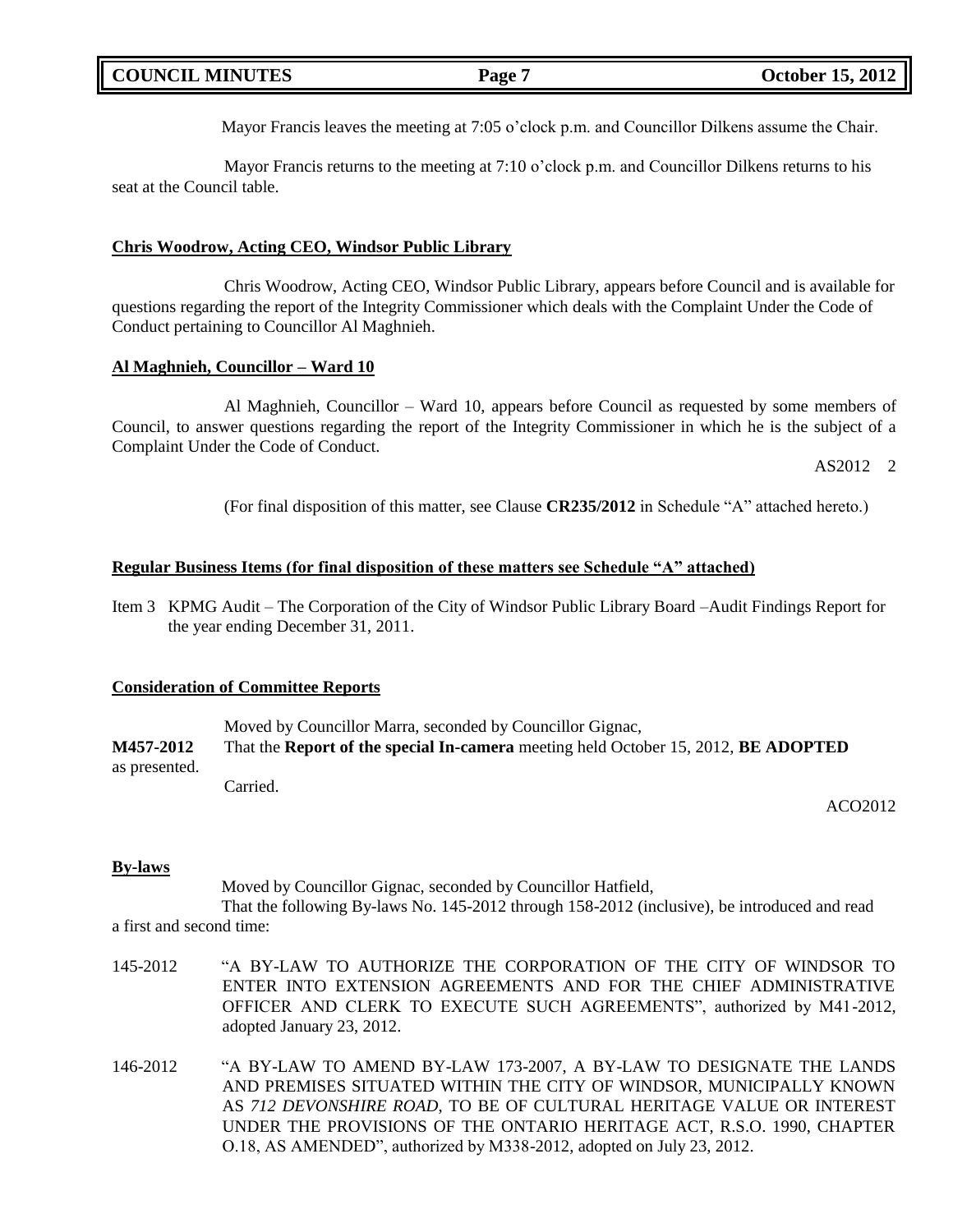| <b>COUNCIL MINUTES</b> | Page 8 | <b>October 15, 2012</b> |
|------------------------|--------|-------------------------|
|                        |        |                         |

- 147-2012 "A BY-LAW TO AMEND BY-LAW 11-2007, A BY-LAW TO DESIGNATE THE LANDS AND PREMISES SITUATED WITHIN THE CITY OF WINDSOR, KNOWN AS *3340 SANDWICH STREET (ALSO KNOWN AS THE BEDRFORD UNITED CHURCH),* TO BE OF CULTURAL HERITAGE VALUE OR INTERST UNDER THE PROVISIONS OF THE ONTARIO HERITAGE ACT, R.S.O. 1990, CHAPTER 0.18, AS AMENDED", authorized by M339-2012, adopted on July 23, 2012.
- 148-2012 "A BY-LAW TO AMEND BY-LAW 58-2008, A BY-LAW TO DESIGNATE THE LANDS AND PREMISES SITUATED WITHIN THE CITY OF WINDSOR, MUNICIPALLY KNOWN AS *2021 ONTARIO STREET,* TO BE OF CULTURAL HERITAGE VALUE OR INTEREST UNDER THE PROVISIONS OF THE ONTARIO HERITAGE ACT, R.S.O. 1990, CHAPTER O.18, AS AMENDED", authorized by M335-2012, adopted on July 23, 2012.
- 149-2012 "A BY-LAW TO AMEND BY-LAW 5334, A BY-LAW TO DESIGNATE THE LANDS AND PREMISES SITUATED WITHIN THE CITY OF WINDSOR, KNOWN AS "WILLISTEAD", TO BE OF HISTORIC OR ARCHITECTURAL VALUE OR INTEREST, TO FURTHER DESIGNATE THE LANDS AND PREMISES SITUATED WITHIN THE CITY OF WINDSOR, MUNICIPALLY KNOWN AS 1899 NIAGARA STREET WEST, TO BE OF CULTURAL HERITAGE VALUE OR INTEREST UNDER THE PROVISIONS OF THE ONTARIO HERITAGE ACT, R.S.O. 1990, CHAPTER O.18, AS AMENDED", authorized by M337-2012, adopted on July 23, 2012
- 150-2012 "A BY-LAW TO AUTHORIZE THE TEMPORARY BORROWING OF MONEY FOR CURRENT EXPENDITURES FOR 2012", authorized by CR5/2012, adopted on January 9, 2012
- 151-2012 "A BY-LAW TO FURTHER AMEND BY-LAW NUMBER 8600 CITED AS THE "CITY OF WINDSOR ZONING BY-LAW"", authorized by M408-2012, adopted on September 4, 2012
- 152-2012 "A BY-LAW TO FURTHER AMEND BY-LAW NUMBER 9148 BEING A BY-LAW TO REGULATE TRAFFIC WITHIN THE LIMITS OF THE CITY OF WINDSOR", authorized by CAO2108, approved September 11, 2012
- 153-2012 "A BY-LAW TO ASSUME FOR PUBLIC USE AS A PUBLIC HIGHWAY PART OF THE 4.27 METRE (14.0 FEET) WIDE NORTH/SOUTH ALLEY SYSTEM BETWEEN ROSSINI BOULEVARD AND BERNARD ROAD, NORTH OF SEMINOLE STREET, CITY OF WINDSOR", authorized by M49-2012, adopted August 7, 2012
- 154-2012 "A BY-LAW TO CLOSE, STOP UP AND CONVEY PART OF THE 4.27 METRE (14.0 FEET) WIDE NORTH/SOUTH ALLEY SYSTEM BETWEEN ROSSINI BOULEVARD AND BERNARD ROAD, NORTH OF SEMINOLE STREET, CITY OF WINDSOR", authorized by M49-2012, adopted August 7, 2012
- 155-2012 "A BY-LAW TO ASSUME FOR PUBLIC USE AS A PUBLIC HIGHWAY THE 4.27 METRE (14 FEET) WIDE NORTH/SOUTH ALLEY BETWEEN GLENDALE AVENUE AND BALFOUR BOULEVARD FROM CORONATION SOUTHERLY TO EMPRESS STREET, CITY OF WINDSOR", authorized by M308-2011, adopted November 7, 2011
- 156-2012 "A BY-LAW TO CLOSE, STOP UP AND CONVEY THE 4.27 METRE (14 FEET) WIDE NORTH/SOUTH ALLEY BETWEEN GLENDALE AVENUE AND BALFOUR BOULEVARD FROM CORONATION SOUTHERLY TO EMPRESS STREET, CITY OF WINDSOR", authorized by M308-2011, adopted November 7, 2011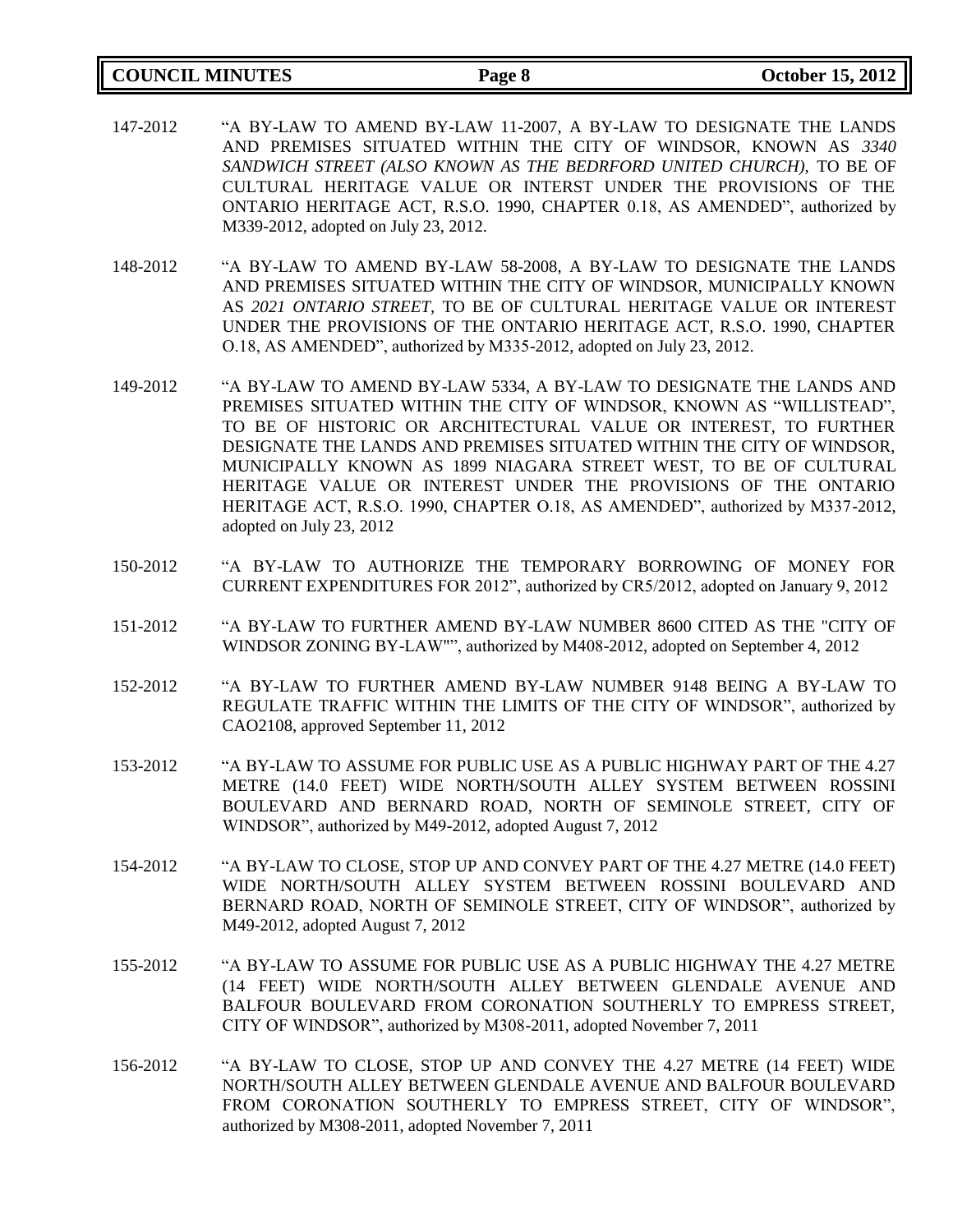| <b>COUNCIL MINUTES</b> |  |
|------------------------|--|
|------------------------|--|

157-2012 "A BY-LAW TO AUTHORIZE THE ENTERING INTO OF AN AGREEMENT WITH PREMIER AVIATION WINDSOR INC. FOR THE PROVISION OF A MUNICIPAL CAPITAL FACILITY OF THE MRO AT WINDSOR AIRPORT", authorized by CR205/2012, adopted August 27, 2012

158-2012 "A BY-LAW TO CONFIRM THE PROCEEDINGS OF THE COUNCIL OF THE CORPORATION OF THE CITY OF WINDSOR AT ITS MEETING HELD ON THE FIFTEENTH DAY OF OCTOBER, 2012"

Carried.

Moved by Councillor Jones, seconded by Councillor Maghnieh,

That the Committee of the Whole does now rise and report to Council respecting the business items considered by the Committee:

- **1) Communication Items (as amended)**
- **2) Consent Agenda (as presented)**
- **3) Items Deferred**
- **Items Referred**
- **4) Consideration of the Balance of Business Items (see Schedule "A")**
- **5) Committee Reports (as presented)**

**6) By-laws given first and second readings (as presented)** Carried.

#### **Notices of Motion**

None presented.

#### **Third Reading of By-laws**

Moved by Councillor Marra, seconded by Councillor Payne,

That the following By-laws No. 145-2012 through 158-2012 (inclusive), having been read a first and second time be now read a third time and finally passed and that the Mayor and Clerk **BE AUTHORIZED** to sign and seal the same notwithstanding any contrary provision of the Council. Carried.

#### **Petitions**

Moved by Councillor Gignac, seconded by Councillor Valentinis,

**M455-2012** That the petition presented by Councillor Marra from Dianne Aziz on behalf of the Residents of 2500 and 2600 blocks of Westminster Boulevard regarding a request for a Stop Sign at the corner of Rose Avenue and Westminster Boulevard **BE RECEIVED** by the Clerk and the Clerk **BE DIRECTED** to forward the petition to the City Engineer for the purpose of an examination of the requested works or undertakings; and further that a report **BE PROVIDED** consistent with the direction provided.

Carried.

ACO/11248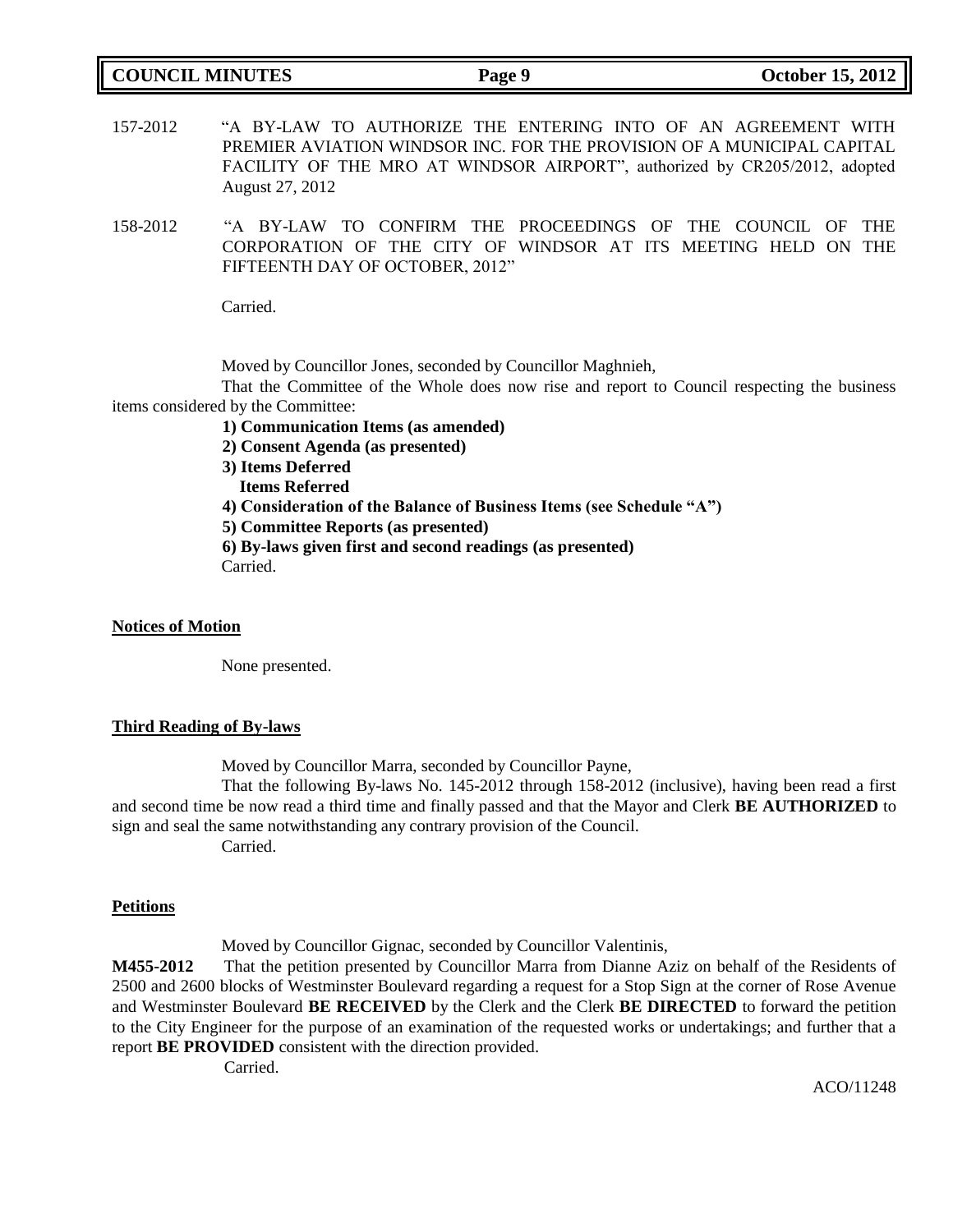# **COUNCIL MINUTES Page 10 October 15, 2012**

## **Council Questions**

None registered.

## **Adjournment**

Moved by Councillor Hatfield, seconded by Councillor Jones, That this Council meeting stand adjourned until the next regular meeting of Council or at the call

## of the Mayor.

Carried.

Accordingly, the meeting is adjourned at 8:29 o'clock p.m.

**MAYOR**

## **THIS IS A DRAFT COPY**

# **DEPUTY CITY CLERK/SENIOR MANAGER OF COUNCIL SERVICES**

**CITY CLERK**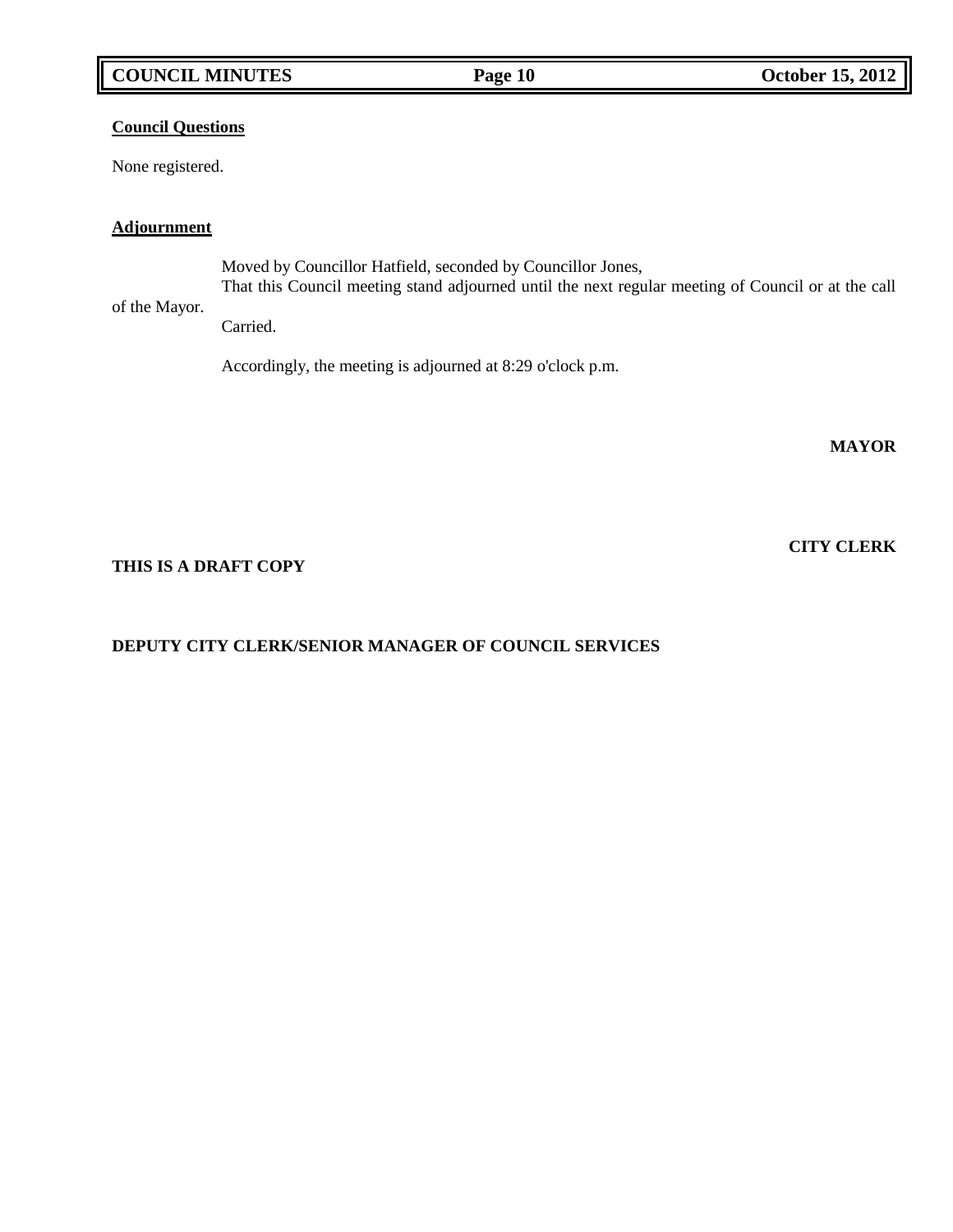# **COUNCIL MINUTES Page 11 October 15, 2012**

Maghnieh Marra

#### CR234/2012

**THAT** City Council **APPROVE** the Chief Administrative Officer's voluntary participation as a member of the Board of Directors for United Way/Centraide Windsor-Essex County.

Carried.

Report Number **16166 AS2012 C1**

Dilkens Jones

#### CR235/2012

- A. THAT Council **IMPOSE** a suspension of the remuneration paid to Councillor Maghnieh for a period of 90 days as a result of violating the Code of Conduct, in particular, Article XVII of the Code.
- B. THAT Councillor Maghnieh **NOT BE ELIGIBLE** for appointment to Agencies, Boards, and Committees – and, consequently, **NOT BE ABLE** to share in the pooled remuneration for those Agencies, Boards and Committees for the duration of the current term of Council (November 30, 2014).

Carried.

At the request of Councillor Hatfield a **recorded vote** is taken:

#### **RESULTS OF RECORDED VOTE:**

| In Favour | Councillors Dilkens, Jones, Gignac, Valentinis, Hatfield and Mayor Francis |
|-----------|----------------------------------------------------------------------------|
| Opposed   | Councillors Marra and Payne                                                |
| Abstain   | Councillor Maghnieh                                                        |
| Absent    | Councillors Halberstadt and Sleiman                                        |

AS2012 2

Dilkens **Gignac** 

#### CR236/2012

That the KPMG Audit Findings for the Corporation of the City of Windsor Public Library Board for the year ending December 31, 2011 **BE RECEIVED** for information.

Carried.

ML/10013 3

Maghnieh Marra

#### CR237/2012

THAT City Council **REPEAL** By-law Number 1641 concerning the appointment of a Committee of Trustees for the Management of the Cleary International Centre.

Carried.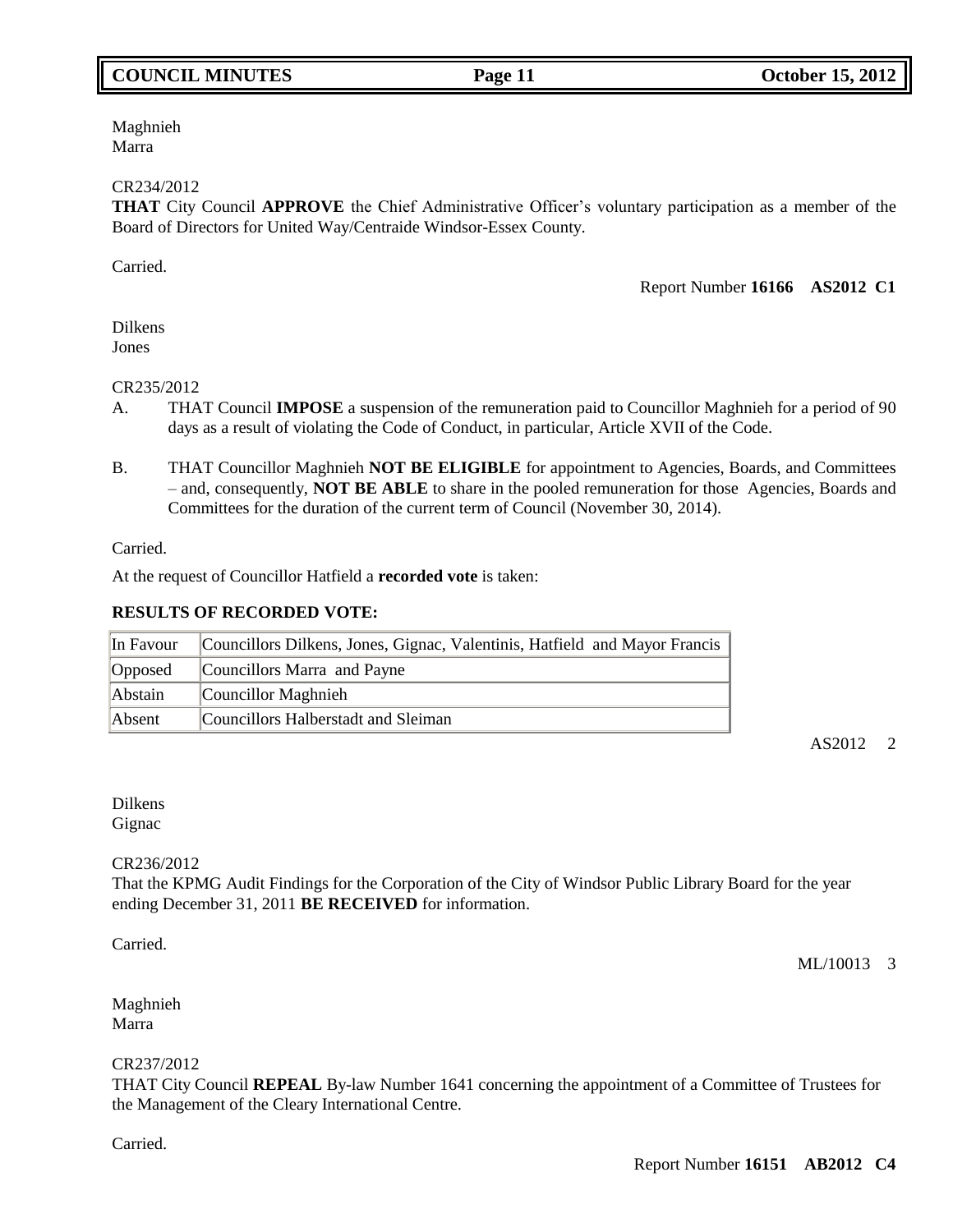Maghnieh Marra

### CR238/2012

THAT the report of Asset/Lease Administrator with respect to a Lease Agreement between The Corporation of the City of Windsor and Centre for Seniors Windsor **BE RECEIVED** for Information;

AND THAT **APPROVAL BE GIVEN** to Lease a portion of 8787 McHugh which is part of the WFCU Centre to Centre for Seniors Windsor in accordance with the following terms:

## **BASIC TERMS:**

| a)           | <b>Tenant</b>                               | <b>Centre for Seniors Windsor</b>                                                                                                                                                                                                                                                    |  |
|--------------|---------------------------------------------|--------------------------------------------------------------------------------------------------------------------------------------------------------------------------------------------------------------------------------------------------------------------------------------|--|
| $\mathbf{b}$ | <b>Tenant's Address</b>                     | 8787 McHugh Street, Windsor, Ontario N8S 0A1                                                                                                                                                                                                                                         |  |
| $\mathbf{c}$ | <b>Commencement Date</b>                    | January 1, 2013                                                                                                                                                                                                                                                                      |  |
| d)           | <b>Term</b>                                 | 3 years                                                                                                                                                                                                                                                                              |  |
| $\bf{e})$    | <b>Termination Date</b>                     | December 31, 2016                                                                                                                                                                                                                                                                    |  |
| f            | <b>Leased Premises</b>                      | Portion of 8787 McHugh Street, Windsor, Ontario (the Erie, St. Clair and<br>pre-school room)                                                                                                                                                                                         |  |
| $\bf{g})$    | <b>Area of Leased Premises</b>              | 3,650 square feet (approximately)                                                                                                                                                                                                                                                    |  |
| $\mathbf{h}$ | <b>Base Rent</b>                            | 2013 - \$31,791.60/year (\$2,649.30/month) plus HST<br>2014 - \$32,109.60/year (\$2,675.80/month) plus HST<br>2015 - \$32,430.72/year (\$2,702.56/month) plus HST                                                                                                                    |  |
| $\mathbf{i}$ | <b>Additional Rent</b>                      | None                                                                                                                                                                                                                                                                                 |  |
| $\mathbf{j}$ | <b>Security Deposit</b>                     | None                                                                                                                                                                                                                                                                                 |  |
| $\bf k)$     | <b>Property Taxes</b>                       | <b>Exempt (Municipal Capital Facility)</b>                                                                                                                                                                                                                                           |  |
| $\bf{D}$     | <b>Utilities</b>                            | Landlord responsible                                                                                                                                                                                                                                                                 |  |
| $\mathbf{m}$ | <b>Permitted Use</b>                        | Office, meetings, workshops, drop in centre                                                                                                                                                                                                                                          |  |
| $\mathbf{n}$ | <b>Insurance</b>                            | General Liability Insurance<br>Minimum Limit \$2,000,000.00<br>Tenant's Legal Liability Insurance<br>Minimum Limit \$300,000.00<br>No changes in policy without thirty (30) days prior written notice to the<br>City of Windsor and the City shall be named as an additional insured |  |
| $\bf{0}$     | <b>Overholding Monthly</b><br><b>Rental</b> | \$5,298.60 per month (plus HST)                                                                                                                                                                                                                                                      |  |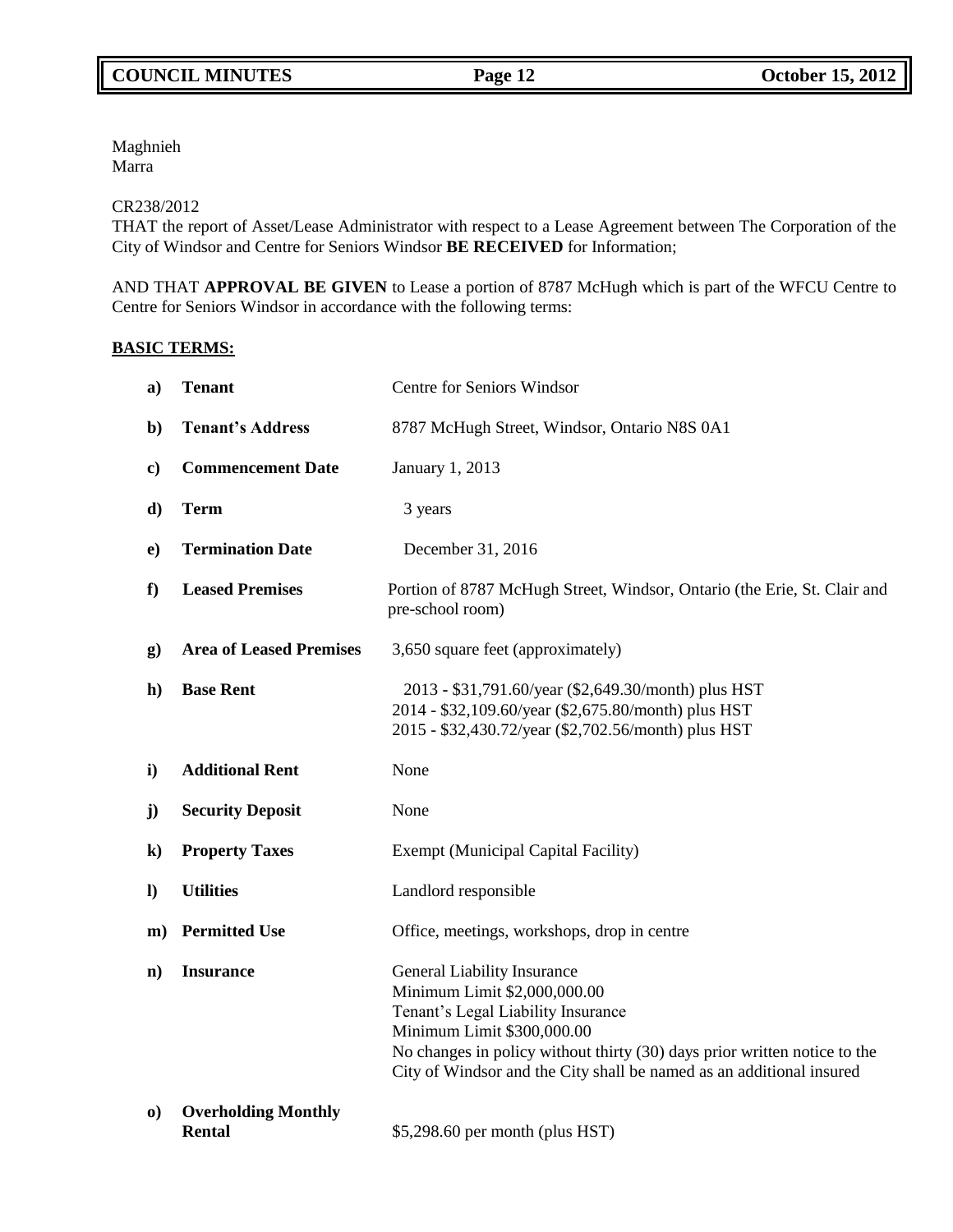**p**) **Renewal** 3 options for 3 years each

- **q) Guarantor** None
- **r) Special Provisions:** None

THAT the Chief Administrative Officer and City Clerk **BE AUTHORIZED** to sign a Lease Agreement, to be satisfactory in form to the City Solicitor, in content to the Asset/Lease Administrator and the Executive Director of Recreation and Culture, and in financial content to the City Treasurer.

Carried.

Report Number **16161 SR/8880 C5**

Maghnieh Marra

### *CR239/2012 AMENDED BY CR266/2012 ADOPTED BY COUNCIL DECEMBER 3, 2012* CR239/2012

That Council **APPROVE** the selection of Cardinal Health Canada/Futuremed as the successful proponent for the provision of nursing and incontinent supplies, in accordance with their submission in response to RFP #45-12, and that the City Solicitor **BE AUTHORIZED** to prepare a contract for those services, and that the Chief Administrative Officer and the City Clerk **BE AUTHORIZED** to sign the contract, satisfactory in form to the City Solicitor, in technical content to the Executive Director/Administrator Huron Lodge and in financial content to the Chief Financial Officer and City Treasurer.

## **TOTAL PRICE:** \$327,203 (excluding HST).

Carried.

Report Number **16144 AH/11580 C6**

Maghnieh Marra

CR240/2012

- I. That Administration work with Windsor Public Library (WPL) staff to **REVIEW** the new WPL Purchasing Card Policy in consideration of WPL participation in the City's Purchasing Card Programme; and,
- II. That the Chief Administrative Officer and City Clerk **BE AUTHORIZED** to execute an agreement and indemnification with WPL in respect of its participation in the City's Purchasing Card Programme, satisfactory in form and content to the City Solicitor; and,
- III. Following the review and the completion of the agreement, that administration **BE AUTHORIZED** to add WPL to its Purchasing Card Programme by issuing cards to WPL staff as requested and providing necessary training and administration.

**Carried**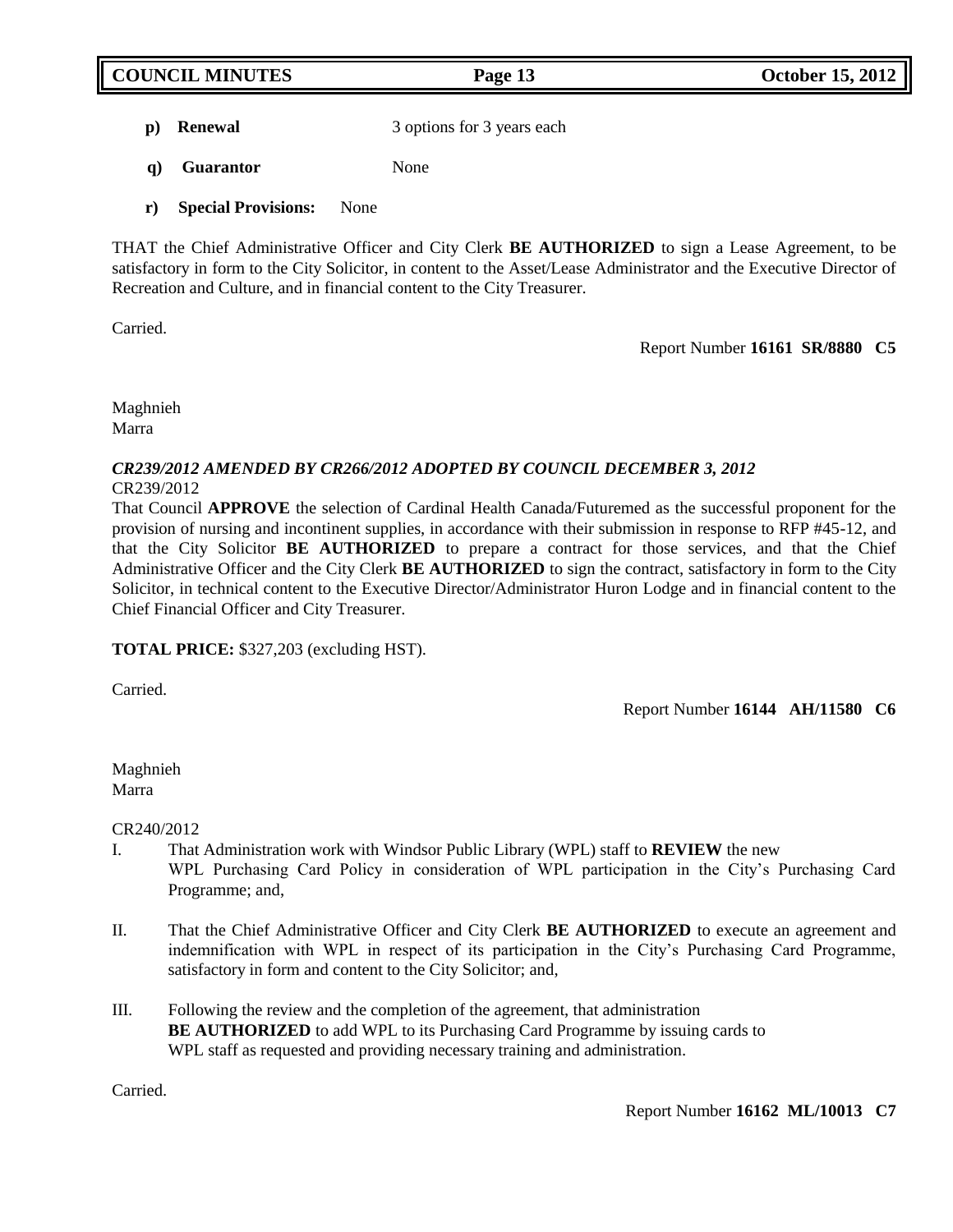# Maghnieh Marra

## CR241/2012

That Council **ACCEPT** the submission by Gillett Sheet Metal Inc. to supply and install exterior siding on the exposed facebrick veneers at the Capitol Theatre, in accordance with the tender requirements at a total cost of \$232,151.00 plus HST to **BE CHARGED** to 007 5410 1887 03704 7129000; and

THAT the Chief Administrative Officer and the City Clerk **BE AUTHORIZED** to sign a contract with Gillett Sheet Metal Inc. satisfactory in form to the City Solicitor, in technical content to the Executive Director of Parks & Facilities and in financial content to the City Treasurer and Chief Financial Officer in accordance with Bylaw 93- 2012.

Carried.

Report Number **16159 APM/9485 C8**

Maghnieh Marra

## CR242/2012

THAT Council direct that Dr. Bruce Elman **BE APPOINTED** as the Integrity Commissioner for the City of Windsor for a one year term commencing October 15, 2012, on the terms and conditions stated herein and that the Chief Administrative Officer and City Clerk **BE AUTHORIZED** to execute a contract with Dr. Elman on the said terms and conditions, provided that such contract is approved as to form and technical content by the City Solicitor and as to financial content by the Chief Financial Officer & City Treasurer.

Carried.

Report Number **GM/10017 C9**

### Maghnieh Marra

CR243/2012

- 1. THAT Council **RECEIVE FOR INFORMATION** the 2012 Life-to-Date Capital Project Variance Report as at June 30, 2012 from the Chief Financial Officer and City Treasurer (refer to Appendix A); and
- 2. THAT Council **APPROVE** the transfer of \$1.5 million from the Pay-As-You-Go capital reserve to fund the following specific capital project placeholders previously approved in the 2012 Capital Budget (M267- 2012) when detailed reports from Administration are submitted:

| 1. | <b>Bus Bays</b>                                    | \$100,000 |
|----|----------------------------------------------------|-----------|
|    | 2. Riverside Drive Vista from Lauzon to Solidarity | \$275,000 |
|    | 3. Mitchell Park Security Upgrades                 | \$10,000  |
|    | 4. Former Sandwich Fire Hall #6 Pay & Display Lot  | \$120,000 |
|    | 5. Ganatchio Trail Extension (McHugh to McNorton)  | \$63,000  |
|    | 6. Firgrove Pathway/Sidewalk Extension             | \$12,500  |
|    | 7. Splash Pad in Ward 9                            | \$275,000 |
| 8. | Wigle Park Upgrades                                | \$100,000 |
| 9. | Alleyways                                          | \$100,000 |
|    | 10. Events – Bid Preparation                       | \$300,000 |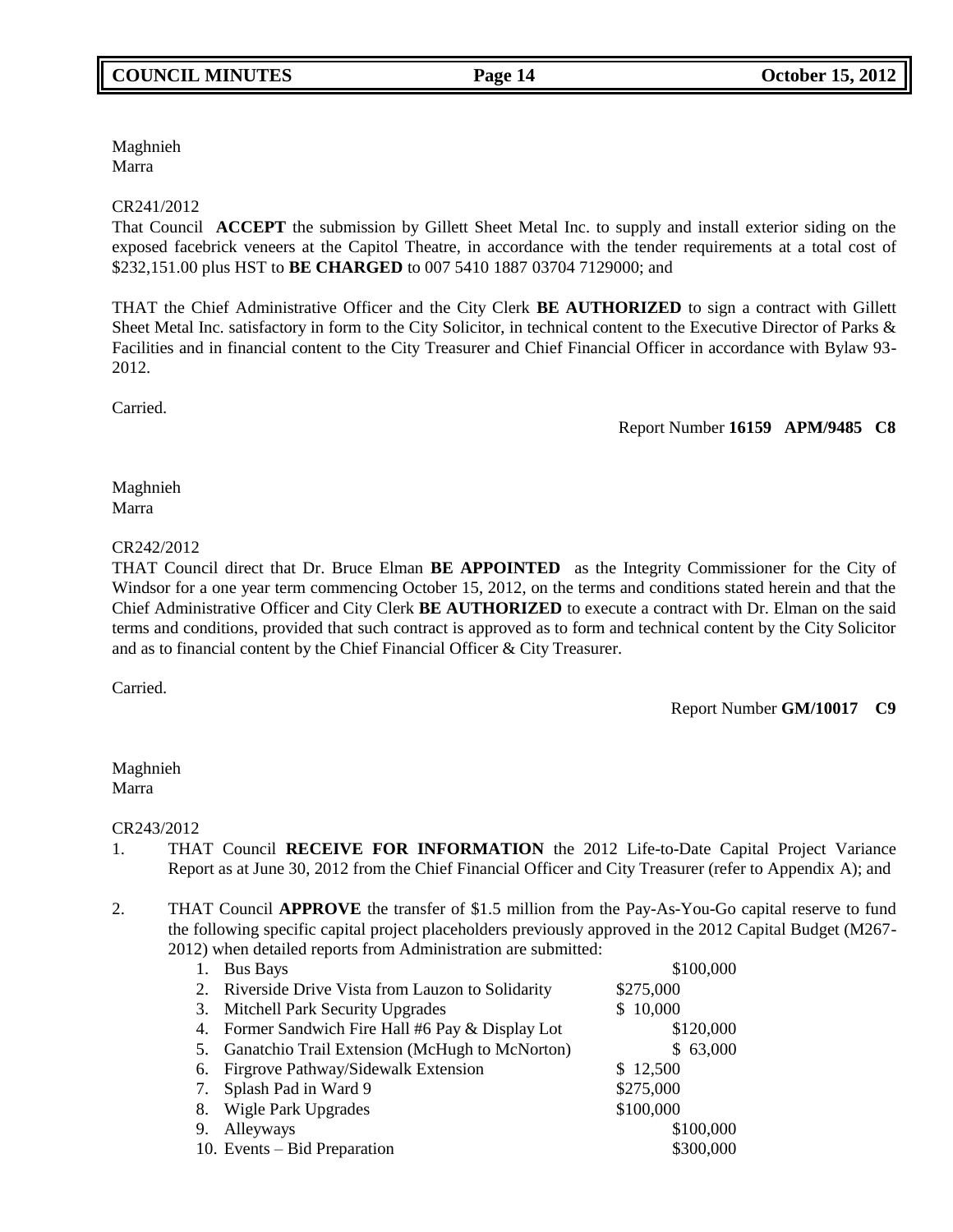# **COUNCIL MINUTES Page 15 October 15, 2012**

## 11. Contingency \$144,500

3. THAT Council **APPROVE** the balancing/closing and transfers of capital projects, as detailed in Appendix A.

**Carried** 

Report Number **16127 AFB/11050 C10**

Maghnieh Marra

CR244/2012

That City Council **APPROVE** the Audited Consolidated Financial Statements for the year ended December 31, 2011 including the City of Windsor Trust Fund Statements and Sinking Fund Statements.

Carried.

Report Number **16129 AF2012 C11**

Maghnieh Marra

### CR245/2012

That Council **ACCEPT** the submission by Kingsville Roofing (2011) to complete the roof repairs at the Capitol Theatre, in accordance with the tender requirements at a total cost of \$216,627.00 plus HST to **BE CHARGED** to 007 5410 1887 03704 7129000; and

THAT the Chief Administrative Officer and the City Clerk **BE AUTHORIZED** to sign a contract with Kingsville Roofing (2011) satisfactory in form to the City Solicitor, in technical content to the Executive Director of Parks & Facilities and in financial content to the City Treasurer and Chief Financial Officer in accordance with Bylaw 93- 2012.

Carried.

Report Number **16157 APM/9485 C12**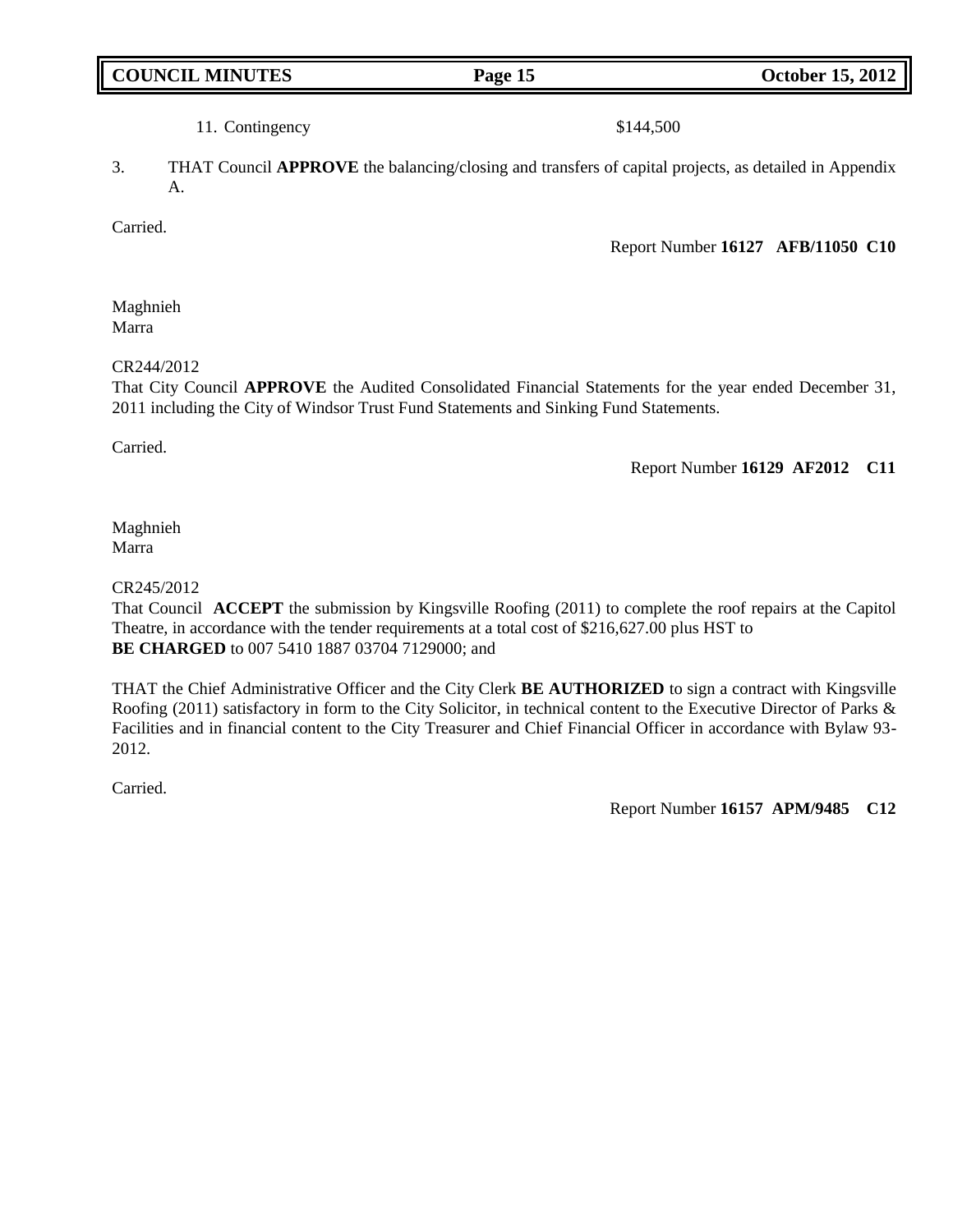**ADOPTED** by Council at its meeting held October 15, 2012 [**M457-2012**] VC/bm

# **SPECIAL MEETING OF COUNCIL – IN CAMERA October 15, 2012**

**Meeting called to order at: 4:32 p.m.**

## **Members in Attendance:**

Mayor E. Francis Councillor D. Dilkens (arrives at 4:34 p.m.) Councillor R. Jones Councillor F. Valentinis Councillor B. Marra (arrives at 4:34 p.m.) Councillor P. Hatfield Councillor J. Gignac Councillor A. Maghnieh Councillor H. Payne

## **Members Absent:**

Councillor A. **Halberstadt** Councillor E. Sleiman

## **Also in attendance:**

H. Reidel, Chief Administrative Officer

- M. Sonego, City Engineer and Corporate Leader Environmental Protection and Transportation
- G. Wilkki, City Solicitor and Corporate Leader Economic Development and Public Safety
- V. Critchley, City Clerk/Licence Commissioner and Corporate Leader Public Engagement and Human Resources
- O. Colucci, Chief Financial Officer/City Treasurer and Corporate Leader Finance and Technology
- S. Askin Hager, Deputy City Solicitor/Manager of Purchasing and Risk Management (Items 2 and 3)
- P. Williams, General Manager, Transit Windsor (Item 2)
- V. Mihalo, Executive Director of Human Resources (Item 3)

**Verbal Motion is presented by Councillor Gignac, seconded by Councillor Jones, that Rule 3.3 (c) of the** *Procedure By-law, 98-2011,* **BE WAIVED to add the following Agenda items:**

**5. Property matter – in-camera question from Councillor Gignac**

**Motion Carried.**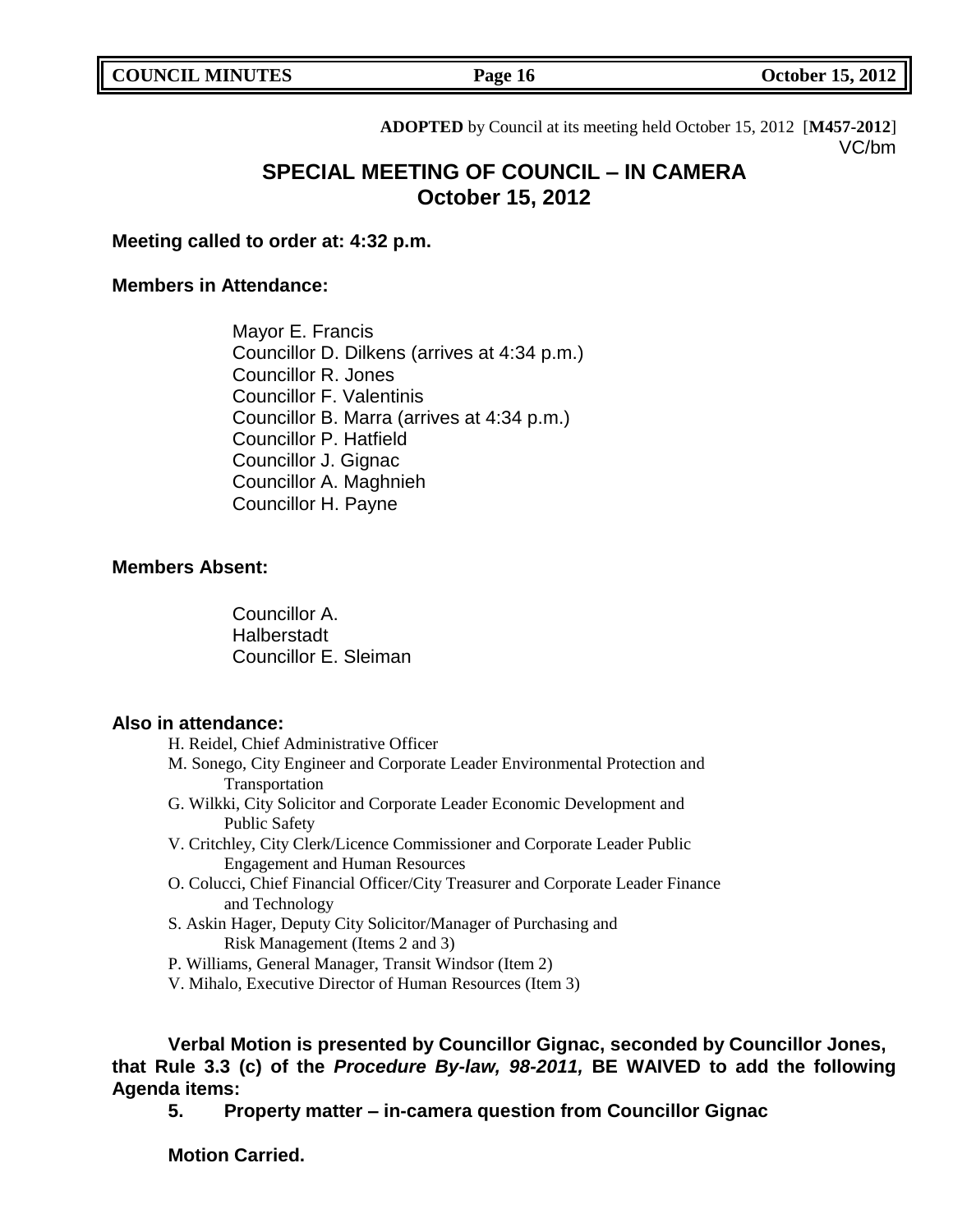| <b>COUNCIL MINUTES</b> |  |
|------------------------|--|
|                        |  |

**Verbal Motion is presented by Councillor Gignac, seconded by Councillor Jones, to move in Camera for discussion of the following item(s), adding an in-camera Council question from Councillor Gignac:**

| Item No. | <b>Subject</b>                                                                                                                                               | <b>Section – Pursuant to</b><br>Municipal Act, 2001,<br>as amended |
|----------|--------------------------------------------------------------------------------------------------------------------------------------------------------------|--------------------------------------------------------------------|
| 1.       | Property matter – exchange of land                                                                                                                           | 239(2)(c)                                                          |
| 2.       | Legal matter – contract<br>NOTE:<br>This matter was listed as<br>— а<br>Communication on August 27, 2012 and referred<br>by Council to an in-camera meeting. | 239(2)(f)                                                          |
| 3.       | Personal/Legal matter – about an identifiable<br>individual/pending litigation                                                                               | 239(2)(b)(e)                                                       |
| 4.       | Legal matter – litigation/solicitor-client privilege                                                                                                         | 239(2)(e)(f)                                                       |
| 5.       | Property matter – in-camera Council question<br>from Councillor Gignac - ADDED                                                                               | 239(2)(a)                                                          |

# **Motion Carried.**

## **Declarations of Pecuniary Interest:**

Councillor Payne discloses an interest and abstains from voting on Item 4, legal matter – litigation/solicitor-client privilege, as it is related to litigation which he is a party to.

Councillor Dilkens discloses an interest and abstains from voting on Item 3 as it involves work with his employer.

**Discussion on the items of business. (Items 1, 2, 3, 4 and 5)**

**Verbal Motion is presented by Councillor Gignac, seconded by Councillor Valentinis,**

**to move back into public session.**

**Motion Carried.**